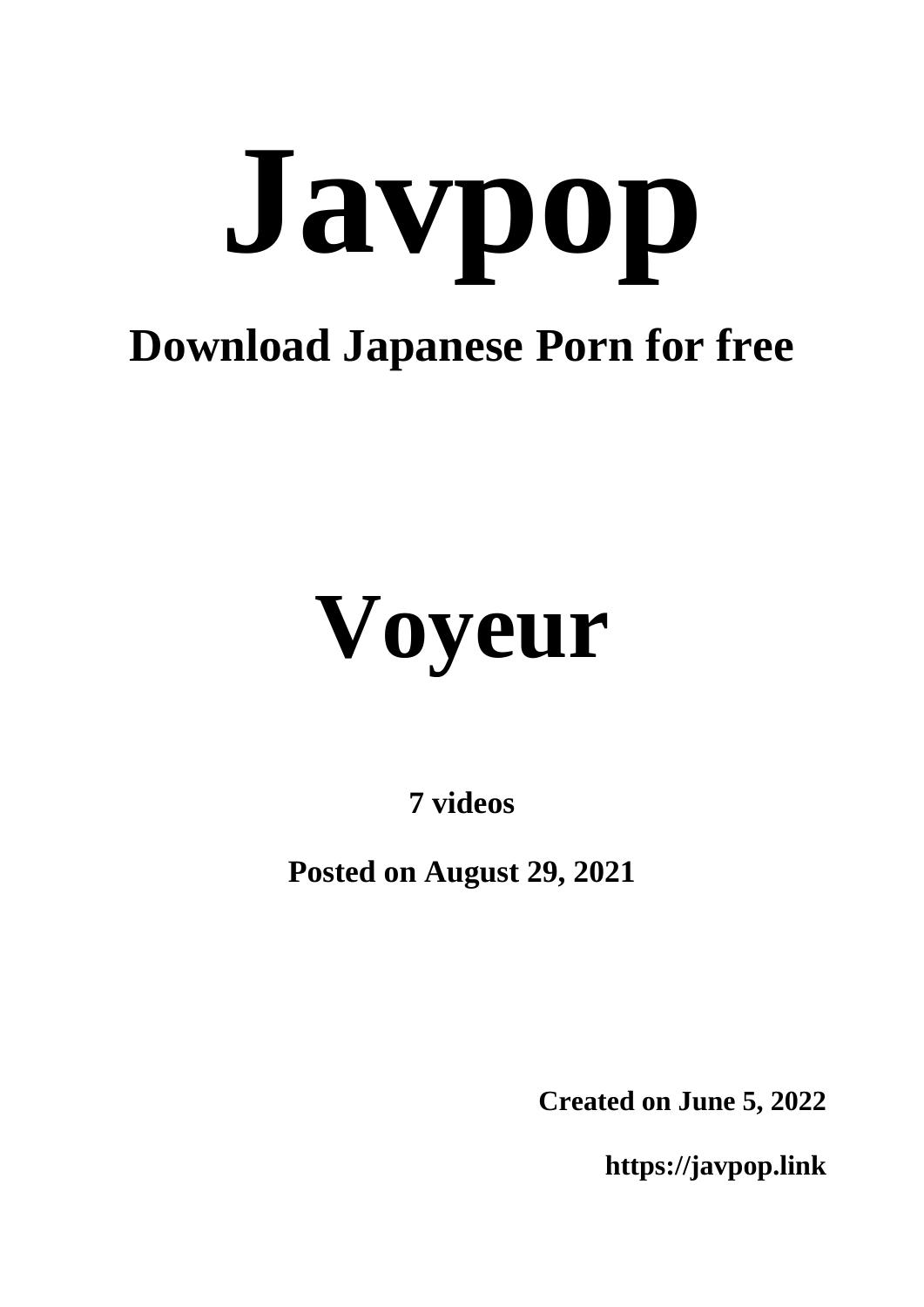### [Gcolle\\_changing\\_101](https://javpop.link/gcolle_changing_101-)  $\Gamma$ [FETK00637](https://javpop.link/gcolle_changing_101-)



**Category Posted on [Voyeur](https://javpop.link/category/voyeur) [August 29, 2021](https://javpop.link/2021/08/29)**

### **Rapidgator**

[Gcolle\\_changing\\_101.rar](https://rapidgator.net/file/bde2fa2b4fb0551fdf54fd56993dc153/Gcolle_changing_101.rar.html) (File size: 3.76G byte)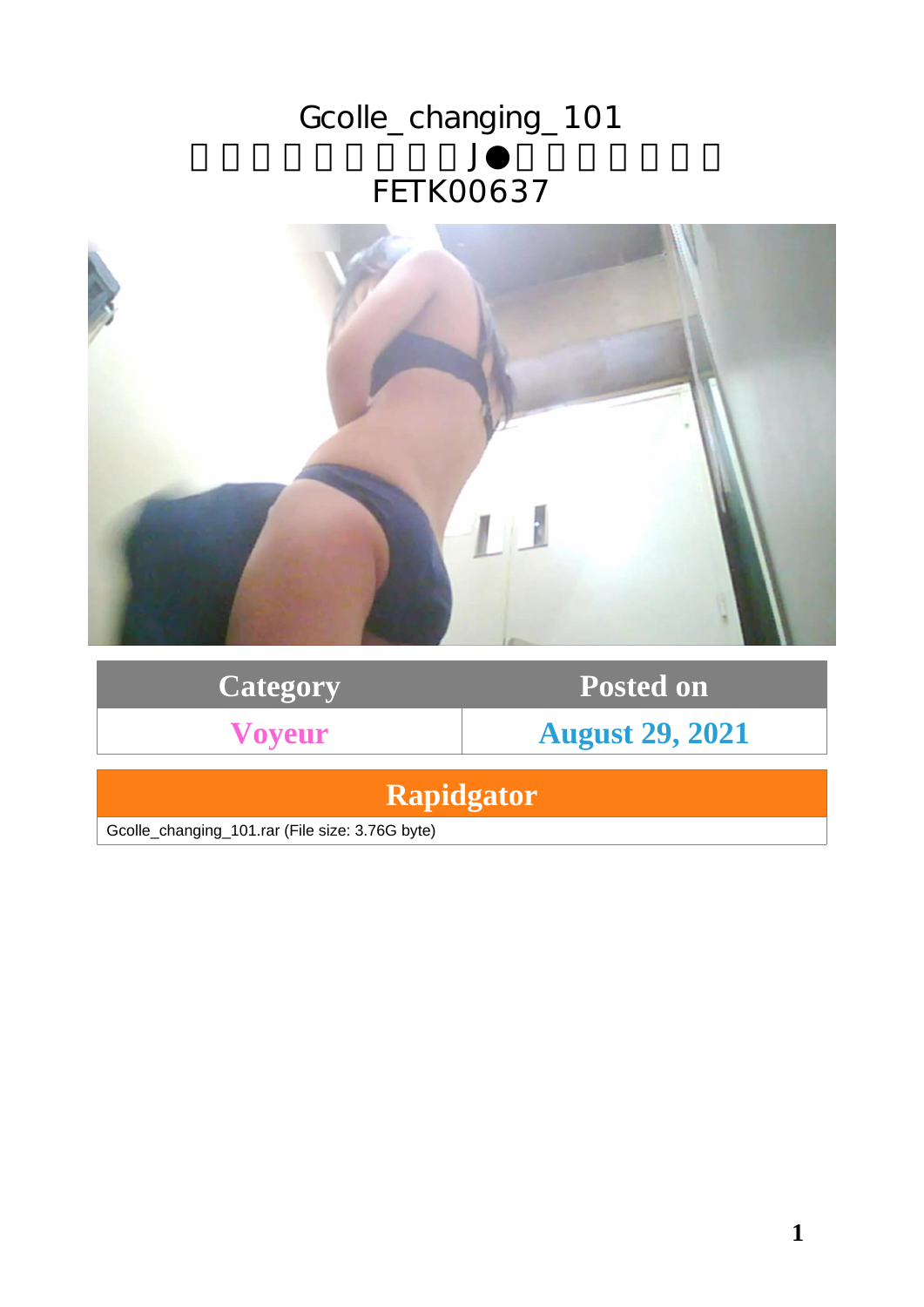

 $\overline{\mathcal{S}}$ 

## **Category Posted on**

**[Voyeur](https://javpop.link/category/voyeur) [August 29, 2021](https://javpop.link/2021/08/29)**

## **Rapidgator**

[den711.part1.rar](https://rapidgator.net/file/86c2c50a5f85811de1c55d84e807c2c2/den711.part1.rar.html) (File size: 555M byte)

[den711.part2.rar](https://rapidgator.net/file/b023dcfe739299aafa939e9ab67c46a9/den711.part2.rar.html) (File size: 555M byte)

[den711.part3.rar](https://rapidgator.net/file/f2e6cf1e4e68db4f44e4f0c00ee6bbe4/den711.part3.rar.html) (File size: 314M byte)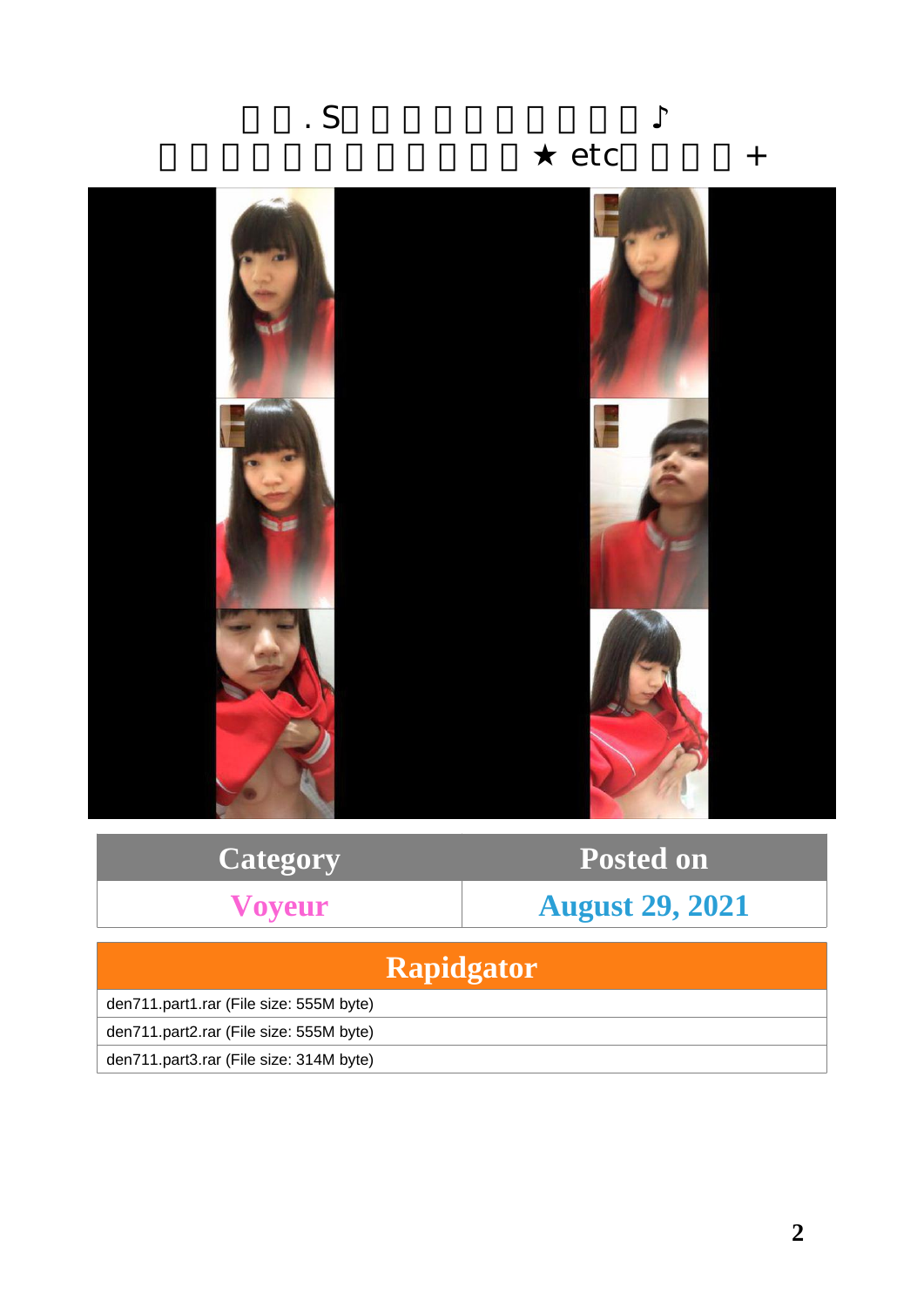

[個人撮影.清楚女子〇生初めての中出し☆色白スレン](https://javpop.link/%e5%80%8b%e4%ba%ba%e6%92%ae%e5%bd%b1_%e6%b8%85%e6%a5%9a%e5%a5%b3%e5%ad%90%e3%80%87%e7%94%9f%e5%88%9d%e3%82%81%e3%81%a6%e3%81%ae%e4%b8%ad%e5%87%ba%e3%81%97%e2%98%86%e8%89%b2)

# **Category Posted on**

## **[Voyeur](https://javpop.link/category/voyeur) [August 29, 2021](https://javpop.link/2021/08/29)**

| <b>Rapidgator</b>                        |
|------------------------------------------|
| koz260.part01.rar (File size: 555M byte) |
| koz260.part02.rar (File size: 555M byte) |
| koz260.part03.rar (File size: 555M byte) |
| koz260.part04.rar (File size: 555M byte) |
| koz260.part05.rar (File size: 555M byte) |
| koz260.part06.rar (File size: 555M byte) |
| koz260.part07.rar (File size: 555M byte) |
| koz260.part08.rar (File size: 555M byte) |
| koz260.part09.rar (File size: 555M byte) |
|                                          |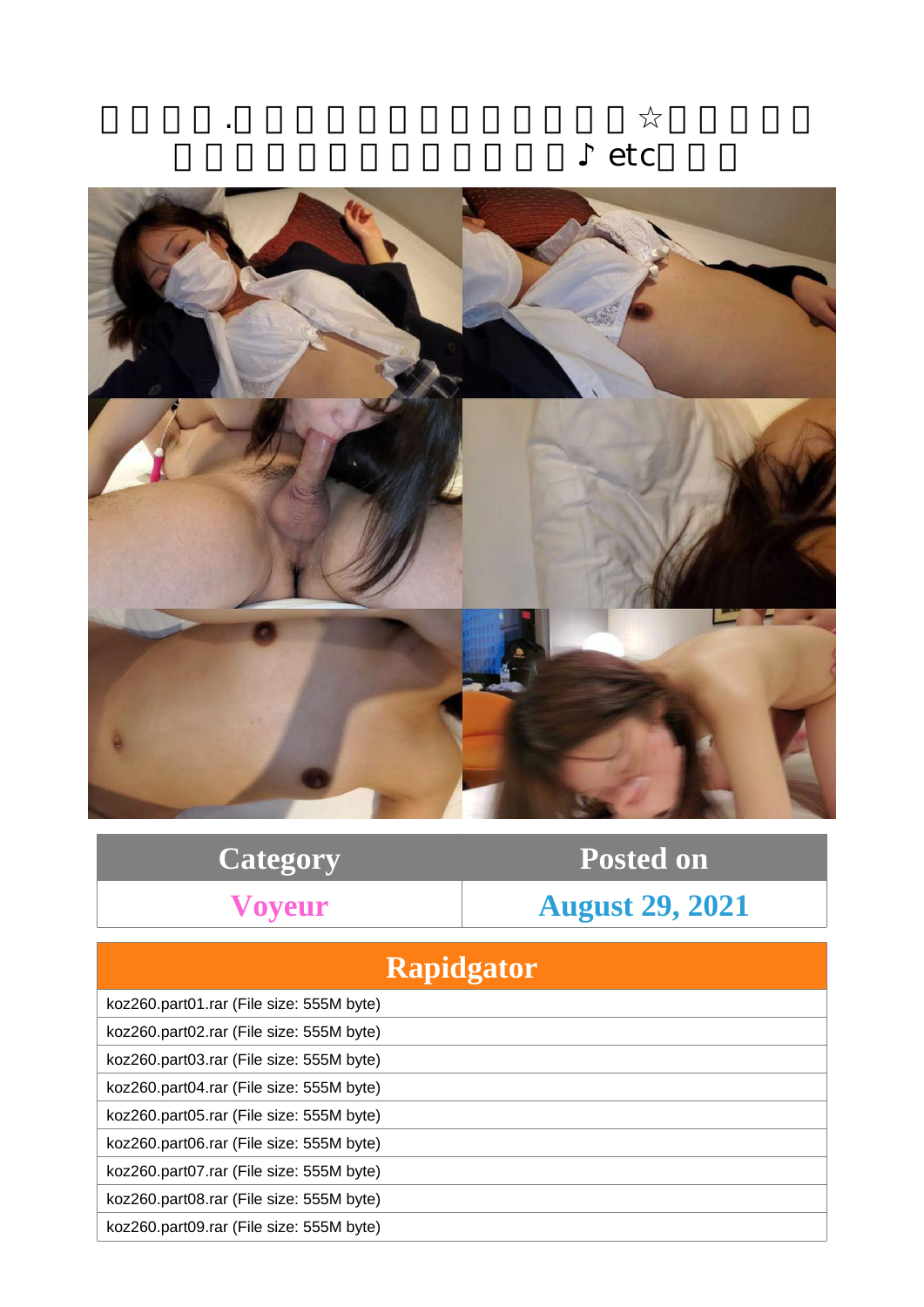| koz260.part10.rar (File size: 555M byte) |
|------------------------------------------|
| koz260.part11.rar (File size: 555M byte) |
| koz260.part12.rar (File size: 555M byte) |
| koz260.part13.rar (File size: 119M byte) |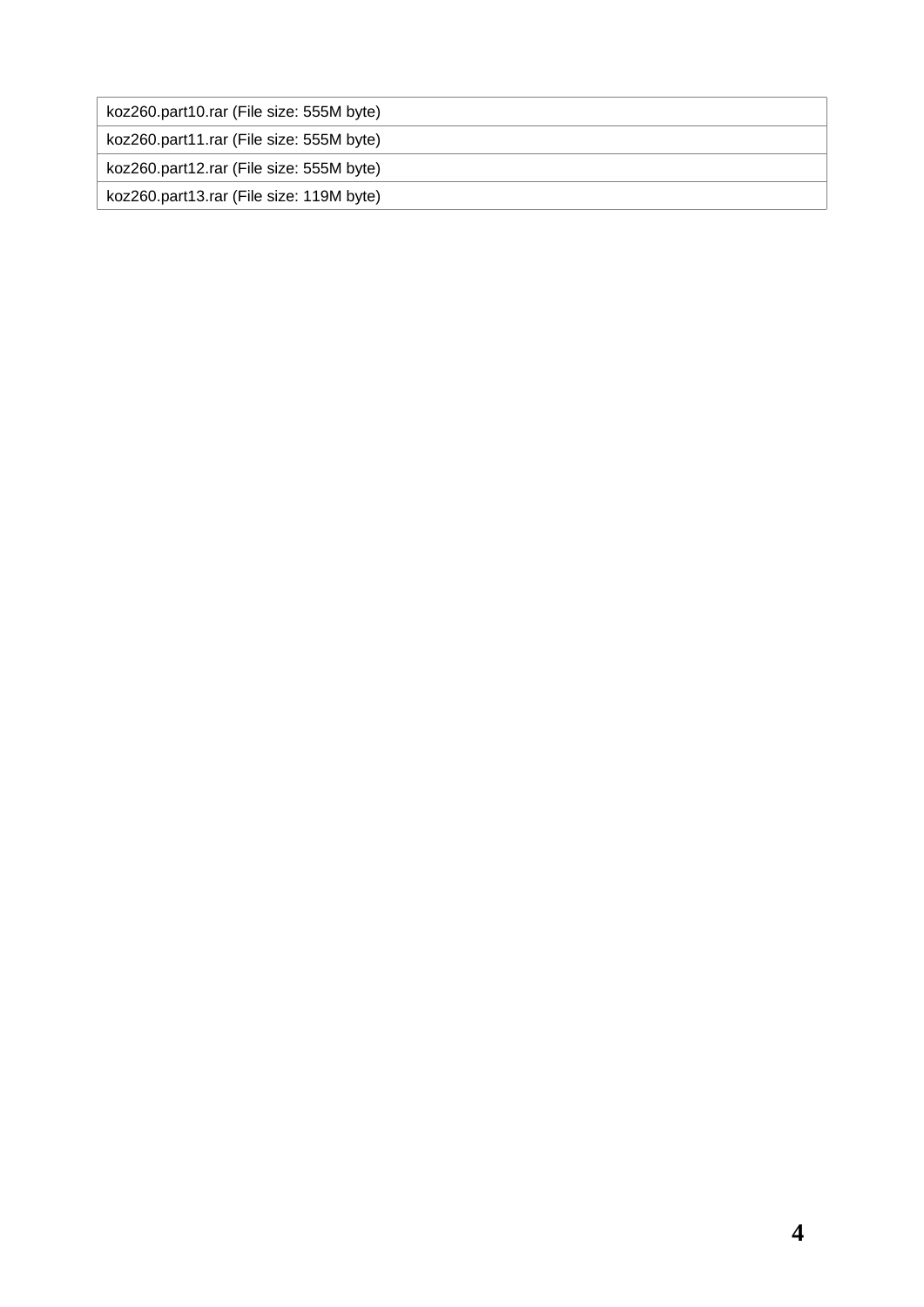etc +



# **Category Posted on**

**[Voyeur](https://javpop.link/category/voyeur) [August 29, 2021](https://javpop.link/2021/08/29)**

|                                         | Rapidgator |
|-----------------------------------------|------------|
| sei168.part1.rar (File size: 555M byte) |            |
| sei168.part2.rar (File size: 555M byte) |            |
| sei168.part3.rar (File size: 555M byte) |            |
| sei168.part4.rar (File size: 555M byte) |            |
| sei168.part5.rar (File size: 555M byte) |            |
| sei168.part6.rar (File size: 555M byte) |            |
| sei168.part7.rar (File size: 114M byte) |            |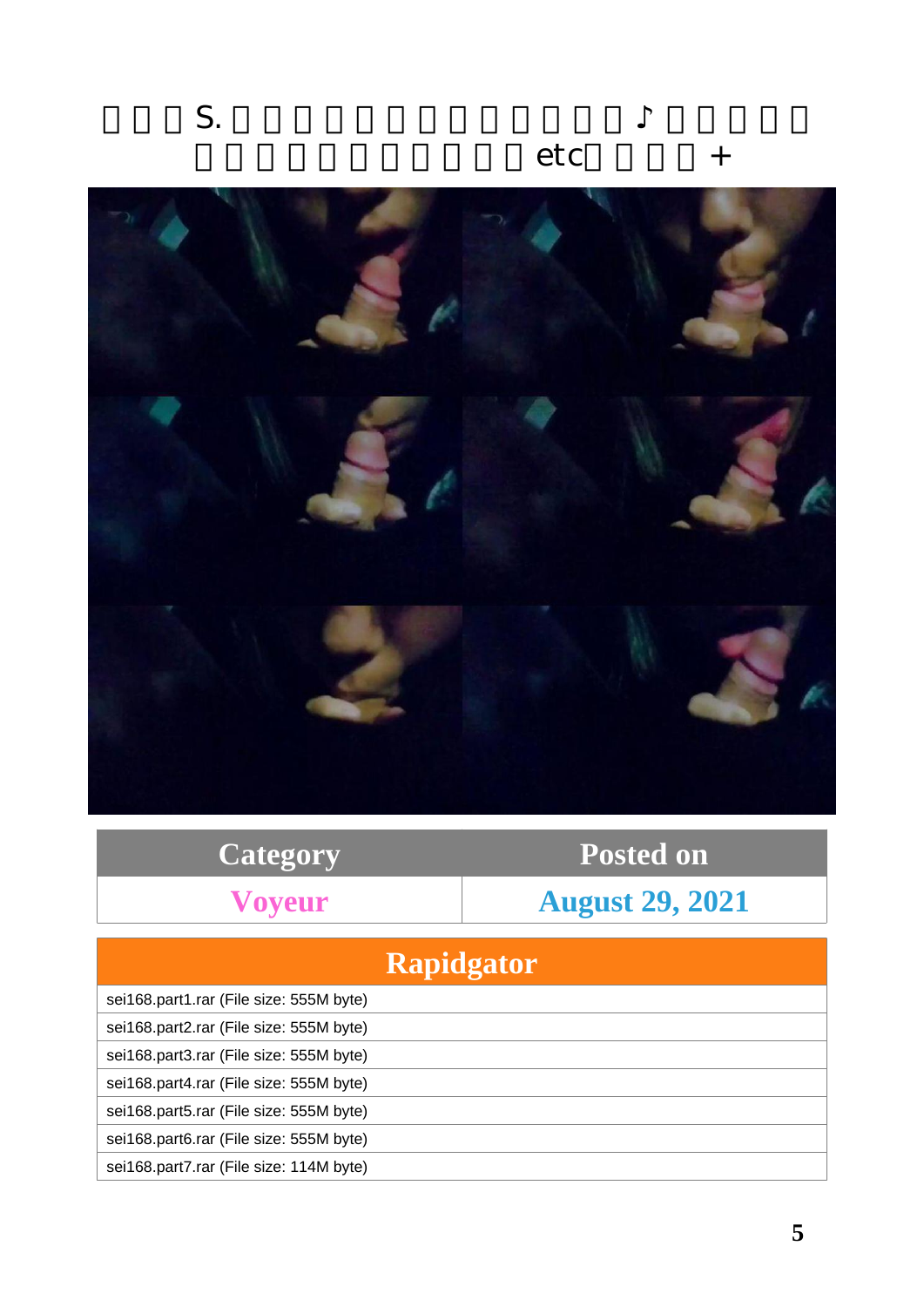$J\&C$ 



## **Category Posted on**

### **[Voyeur](https://javpop.link/category/voyeur) [August 29, 2021](https://javpop.link/2021/08/29)**

## **Rapidgator**

[pap149.part1.rar](https://rapidgator.net/file/3eda160ec36ae05c1be469de7cbd47d4/pap149.part1.rar.html) (File size: 555M byte) [pap149.part2.rar](https://rapidgator.net/file/55679c2307be973dea922acea260c862/pap149.part2.rar.html) (File size: 555M byte)

[pap149.part3.rar](https://rapidgator.net/file/ba93451db3c33a417542cb49a8df8e72/pap149.part3.rar.html) (File size: 555M byte)

[pap149.part4.rar](https://rapidgator.net/file/a457b0ac147a66db43828d637fbae4e9/pap149.part4.rar.html) (File size: 445M byte)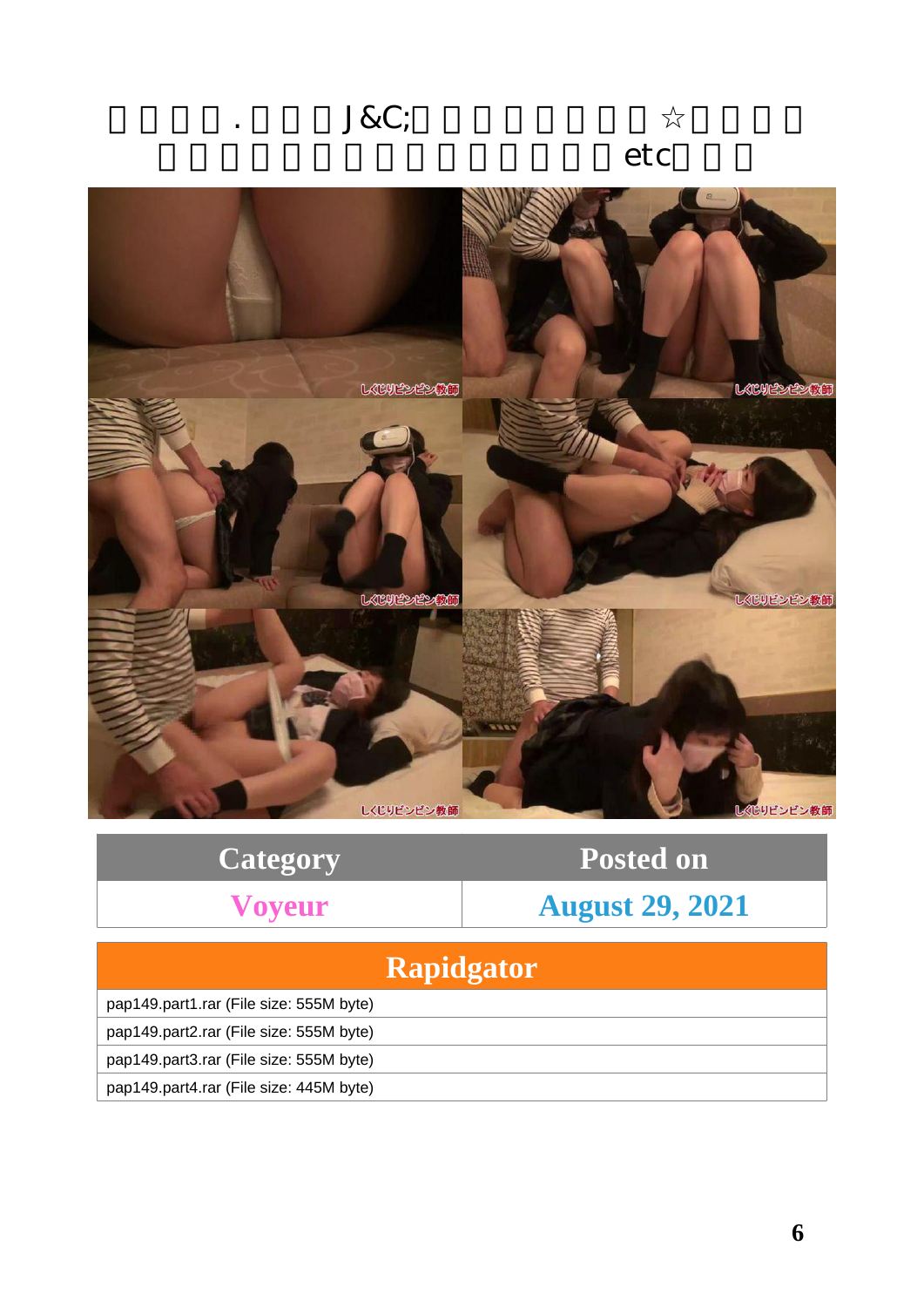



## **Category Posted on**

### **[Voyeur](https://javpop.link/category/voyeur) [August 29, 2021](https://javpop.link/2021/08/29)**

| <b>Rapidgator</b>                        |
|------------------------------------------|
| suk362.part01.rar (File size: 555M byte) |
| suk362.part02.rar (File size: 555M byte) |
| suk362.part03.rar (File size: 555M byte) |
| suk362.part04.rar (File size: 555M byte) |
| suk362.part05.rar (File size: 555M byte) |
| suk362.part06.rar (File size: 555M byte) |
| suk362.part07.rar (File size: 555M byte) |
| suk362.part08.rar (File size: 555M byte) |
| suk362.part09.rar (File size: 555M byte) |
|                                          |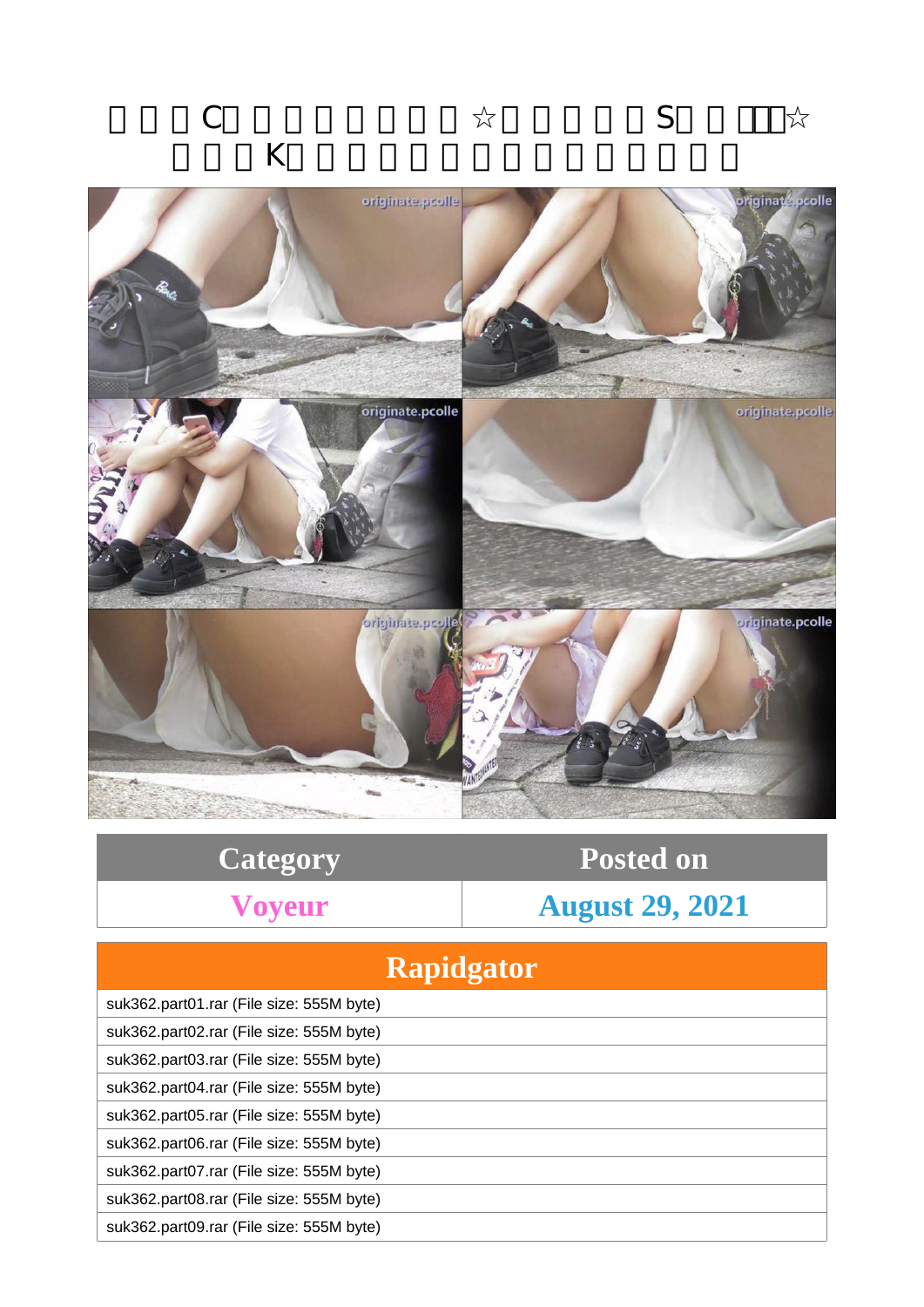| suk362.part10.rar (File size: 555M byte) |  |
|------------------------------------------|--|
| suk362.part11.rar (File size: 555M byte) |  |
| suk362.part12.rar (File size: 555M byte) |  |
| suk362.part13.rar (File size: 457M byte) |  |
|                                          |  |